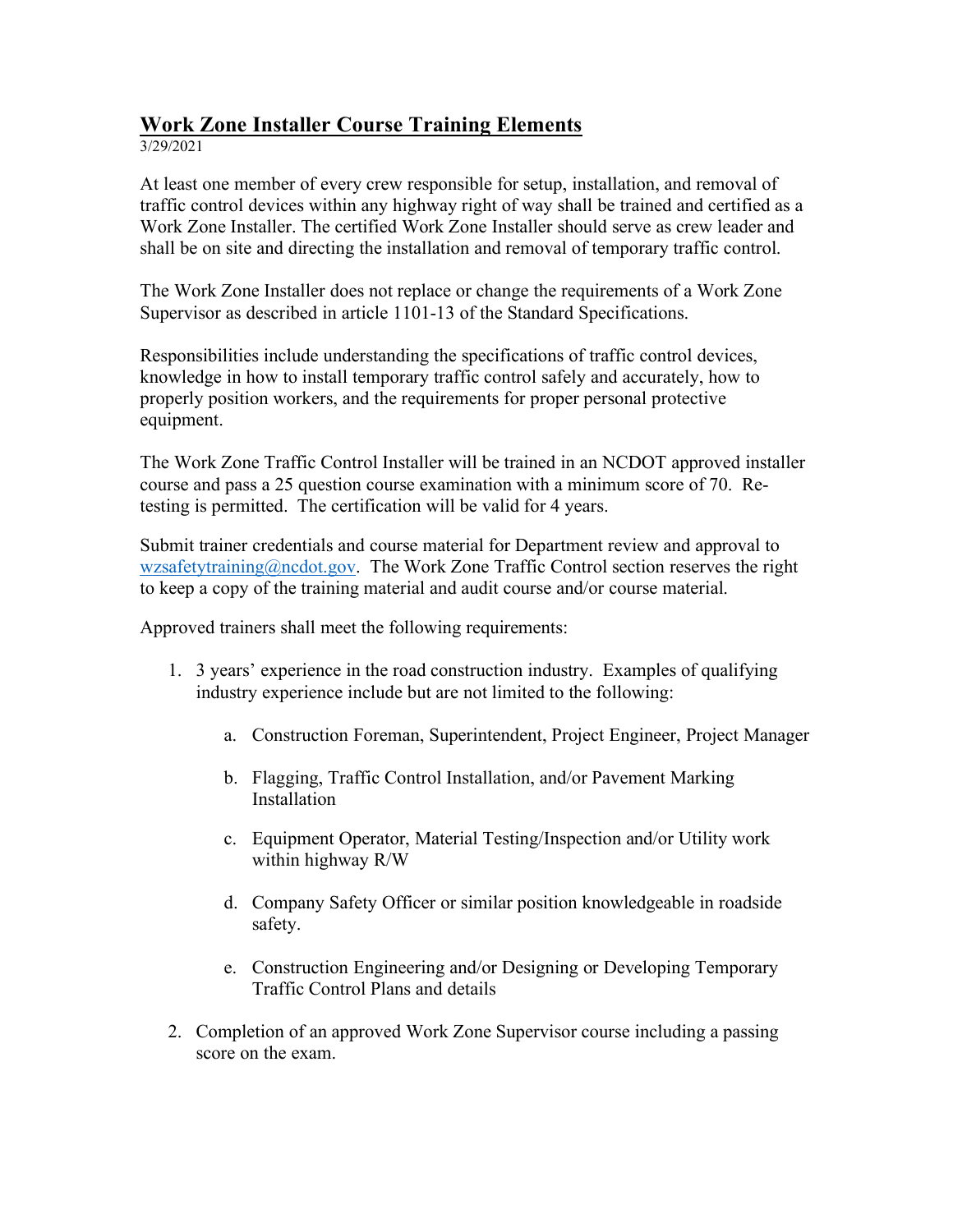Approved trainers will be required to upload training certifications to the Work Zone Education Verification App (WZ-EVA) and issue official wallet cards which are generated by the WZ-EVA system. NCDOT will not provide printed wallet cards.

To adequately cover the material, trainers should plan for a minimum of 6-7 hours of inperson instruction and 1 hour for the examination. Adequate breaks should be provided.

Approved training providers shall develop a PowerPoint (or similar) presentation and a printed course manual that the installer can keep. The Work Zone Installer shall include, at minimum, everything below:

## **Fundamentals of Temporary Traffic Control**

Source material MUTCD 6C and 6G

- The components of a temporary traffic control zone, including:
	- o Advance Warning Area Describe purpose and dimensions
	- o Transition Area Difference between merge and shifting taper, how to calculate and where to find chart.
	- o Buffer Space (Longitudinal and Lateral) Describe purpose and reference
	- o Work Area
	- o Termination Area
- Using Work Zone Durations to determine TTC set ups
	- o Long Term Stationary
	- o Intermediate-Term Stationary
	- o Short Term Stationary
	- o Short Duration
	- o Mobile

## **Common Traffic Control Devices**

Source Material 2018 NCDOT Standard Specifications, Division 11 and 2018 Roadway Standard Drawings

- Work Zone Signs (Stationary, Portable, Barricade Mounted)
	- o Mounting Height
	- o Lateral Clearance
	- o Covering
	- o Sign Spacing
- Channelizing Devices (Cones, Drums, Skinny Drums)
	- o Proper Selection
	- o Ballasting
	- o Spacing
- Flashing Arrow Boards
	- o Leveling
	- o Display Height
	- o Allowable Displays
- Changeable Message Signs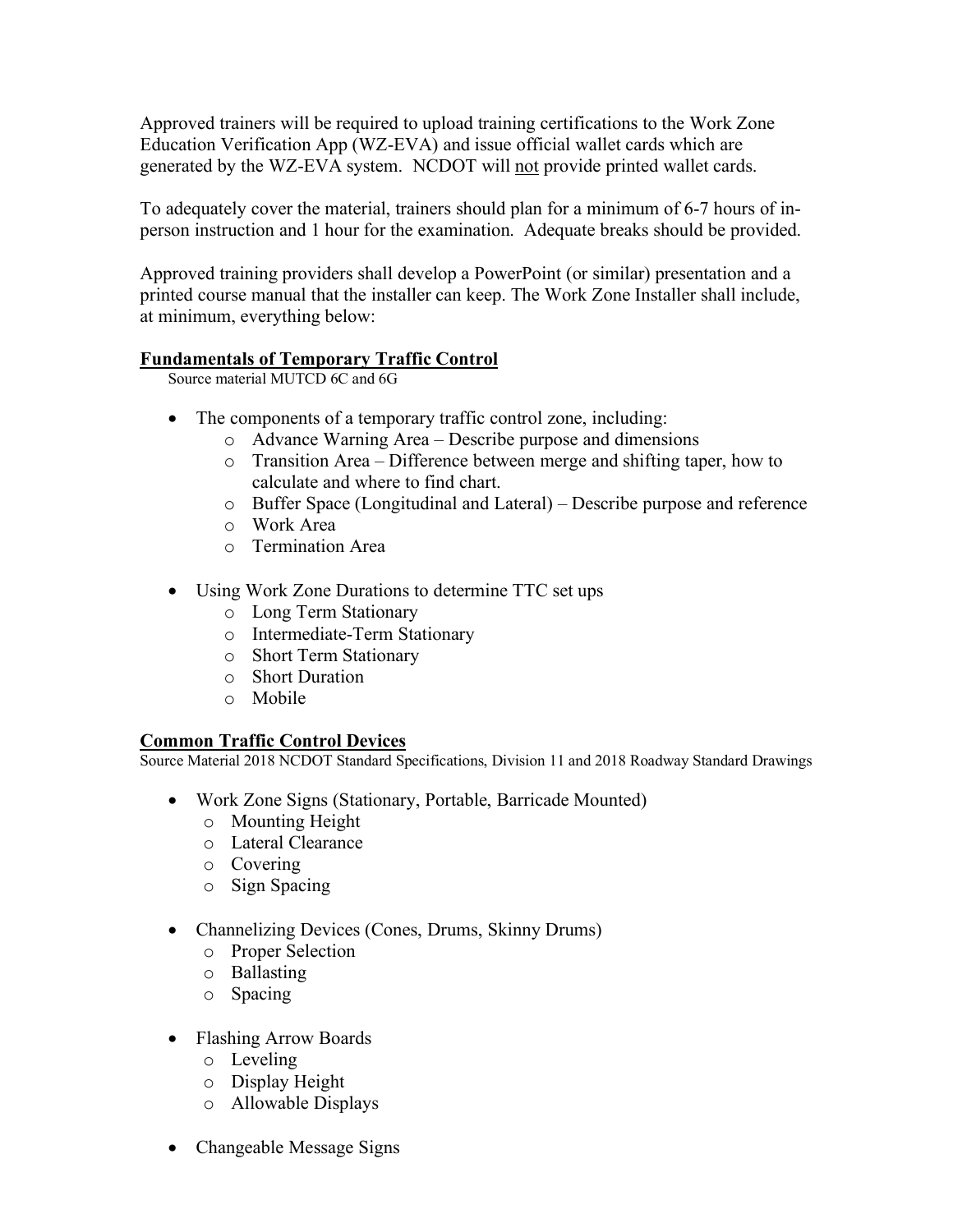- o Leveling
- o Message Requirements
- o Center justified messages
- Type III Barricades
	- o Proper Ballasting
	- o Direction of Striped Diagonals
- Truck Mounted Attenuators
	- o Use against rigid objects
	- o Selection based on posted speed
	- o Roll Ahead
	- o Lighting Requirements
	- o Repair and Replacement
- PCB
	- o Allowable Surfaces for installation
	- o Reflective Delineation

Include information on maintenance and inspection of devices

#### **Other Devices**

Source Material NCDOT Work Zone Traffic Control Project Special Provisions:

- Work Zone Presence Lighting
	- o Pre-staging
	- o Location
	- o Spacing relative to light output
- Digital Speed Limit Signs
	- o When to change the displayed speed
	- o Leveling
	- o When the beacons should flash
- Sequential Flashing Lights
	- o For nighttime work on interstates
- ADA Compliant Pedestrian Traffic Control Devices
	- o Signing on Pedestrian Channelizing Devices
	- o Mounting height of Audible Warning Devices
	- o Temporary Curb Ramps

## **Typical TTC Set Ups**

Source Material 2018 NCDOT Roadway Standard Drawings, NCDOT Maintenance/Utility Traffic Control Guidelines, MUTCD Section 6H

- Lane Closures 2L2W
- Lane Closures Multilane
- Lane Closures Interstates and other High Speed Controlled Access
- Moving/Mobile Operations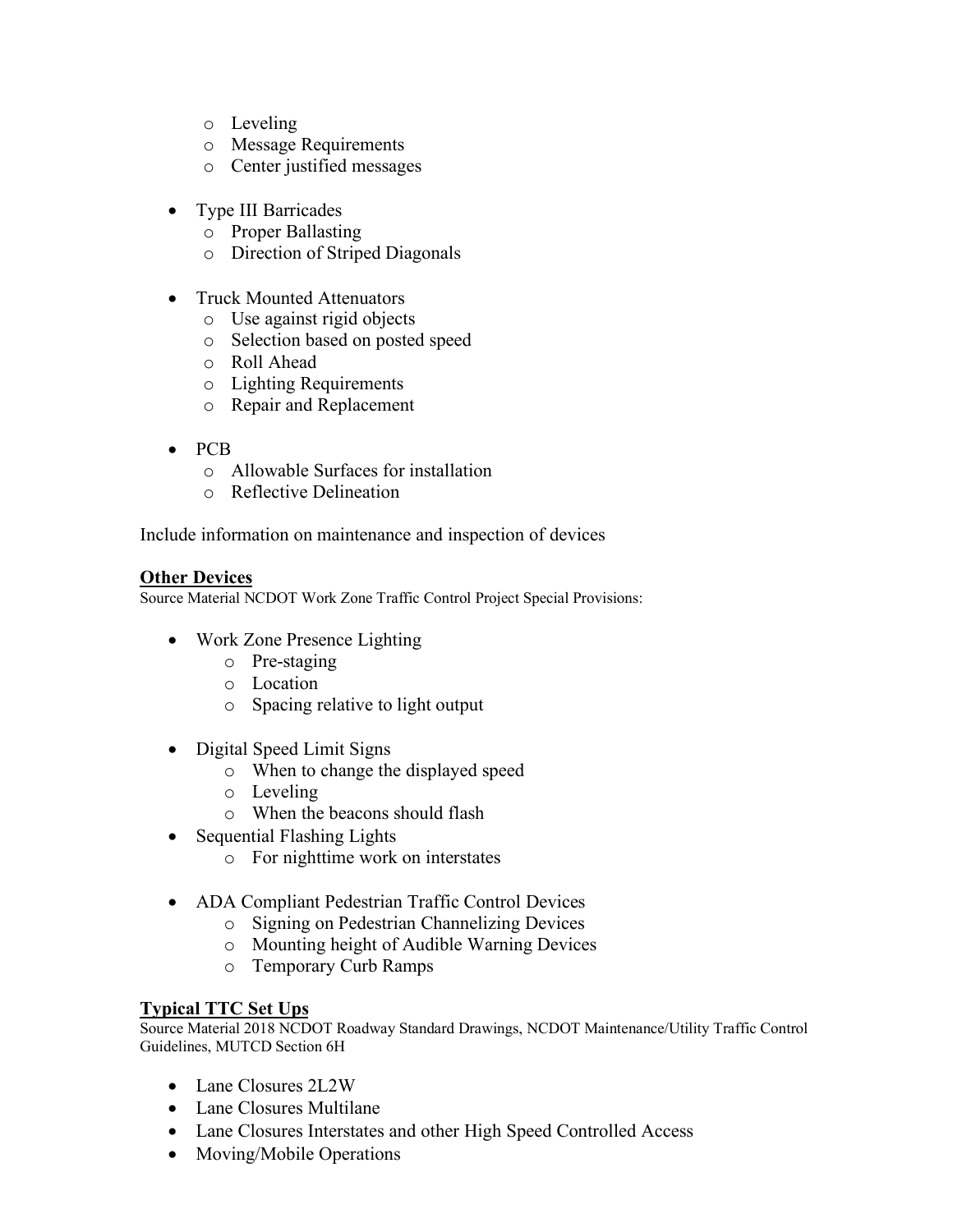Include best practices for safe installation and removal, worker/vehicle positioning.

Include requirements for PPE for traffic control installers.

Include information on how set ups should be adjusted to account for hills, curves, intersections, driveways, existing signs, speed, road conditions.

Include information on how to apply intermediate contract times pertaining to lane closure restrictions.

#### **Basic Flagging Operations**

Source Material 2018 NCDOT Standard Specifications and Roadway Standard Drawings

- Personal Protective Equipment (PPE)
- Stop/Slow Paddle Requirements
- Stopping Sight Distance (SSD) to flagger station
- Requirements for Illumination

Include best practices for safe installation and removal, worker/vehicle positioning

Include information on how set ups should be adjusted to account for hills, curves, intersections, driveways, existing signs, speed, road conditions

#### **Pedestrian Accommodations**

Source material MUTCD 6D.01

• Do not block sidewalks with vehicles or construction equipment

## **Conducting Tailgate Meetings**

- Pre-Planning
- Assigning Duties
- Safety Review

#### **Reading A Basic Set of Temporary Traffic Control Plans**

• Determining if conditions do not match the traffic control plans and/or traffic control application and when additional assistance from a Work Zone Traffic Control Supervisor required.